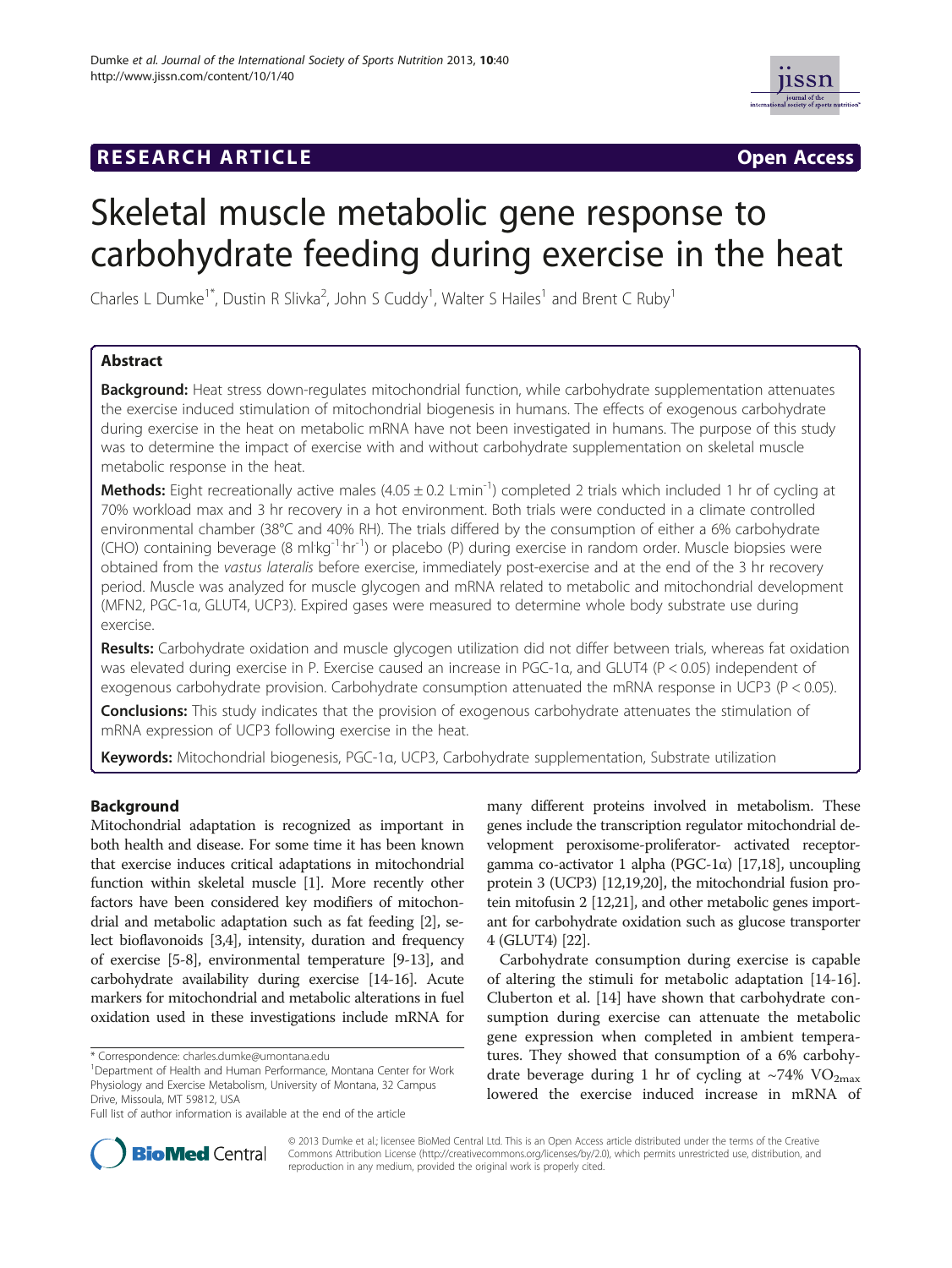PDK4 and UCP3 3 hr post-exercise, but not PGC-1α or GLUT4. As the authors suggest, this attenuation may be due to the increase in carbohydrate oxidation, suppression of circulating free fatty acids, and the elevation of insulin by exogenous carbohydrate consumption. Similar to carbohydrate consumption during exercise, exposure to heat in exercising humans has been shown to result in an upregulation of carbohydrate oxidation [\[23,24](#page-7-0)]. How carbohydrate delivery in the heat affects the metabolic adaptation to exercise remains poorly understood.

Previously we have shown in humans that  $PGC-1\alpha$ gene expression is elevated in the cold, and attenuated following exercise in hot environments [\[12\]](#page-6-0). We demonstrated a ~20% reduction in PGC-1α mRNA following exercise in the heat (33°C). This attenuation in the heat is supported in other models as heat stress downregulates mitochondrial function in yeast and broiler chickens [\[9](#page-6-0)-[11\]](#page-6-0). In yeast, microarray genes associated with mitochondrial respiration were depressed following exposure to mild heat stress (37°C), and conversely genes associated with glycolysis were upregulated [\[10](#page-6-0)]. However this is not a universal finding across different experimental models [\[13](#page-6-0)[,25](#page-7-0)]. In the absence of exercise, heat is capable of elevating expression of UCP3 in porcine muscle [\[25\]](#page-7-0).

Since both environmental temperature and substrate availability can alter the metabolic gene response to exercise [\[12,14\]](#page-6-0), it remains to be seen if carbohydrate ingestion in the heat attenuates the metabolic gene response following exercise and recovery in humans. Our purpose was to determine the impact of carbohydrate supplementation on select markers of exercise induced metabolic mRNA (PGC-1α, MFN2, UCP3, and GLUT4) in a hot environment (38°C).

# Methods

# Subjects

Eight male participants  $(23.5 \pm 1.4 \text{ yrs}, 76.6 \pm 1.7 \text{ kg}, 52.9 \pm 1.7 \text{ m}$ 2.2 ml $\cdot$ kg<sup>-1</sup> $\cdot$ min<sup>-1</sup>, 12.4 ± 1.6% body fat) volunteered for participation in the study. Prior to testing, participants read and signed an informed consent form approved by the University of Montana Institutional Review Board for the ethical use of human subject research and meet the standards of the Declaration of Helsinki.

# Experimental design

Subjects ( $N = 8$ ) completed 2 trials of 1 hr cycling at a constant load of 70% workload max  $(195.6 \pm 11.3 \text{ watts})$ and 3 hr of recovery in a hot environment. Subjects arrived in the morning following an 8 hr fast. Both trials were in a controlled climate chamber at 38°C and 40% relative humidity, and separated by at least one week. Subjects were not heat acclimatized since the study was conducted in April at ~46°N latitude at the end of the

northern hemisphere winter. The two counterbalanced trials for each participant differed by the provision of either a 6% carbohydrate (CHO) or placebo (P) beverage in random order. To achieve a 6% CHO solution, maltodextrin was mixed with an artificially flavored and sweetened commercially available powder (Crystal Light, Kraft Foods, Glenview, IL). Placebo contained the commercially available powder with no maltodextrin or other macronutrient energy, both P and CHO included 140 mg sodium per liter. Subjects were instructed to abstain from strenuous exercise for 48 hr, and no exercise for 24 hr before each trial. Subjects recorded diet intake for 24 hr prior to the day of the first trial and were instructed to replicate this exact diet prior to the second trial day. Muscle biopsies were collected pre ride, post ride and at the end of the 3 hr of recovery. On the morning of the trials, immediately prior to the exercise bout  $(< 5$  min) subjects ingested 8  $ml$ •kg<sup>-1</sup> of the prescribed beverage, during exercise each beverage was consumed at a rate of 4 ml $\cdot$ kg<sup>-1</sup> $\cdot$ 30 min<sup>-1</sup> (~37 g $\cdot$ hr<sup>-1</sup> for CHO trial) and 4 ml $\cdot$ kg<sup>-1</sup> $\cdot$ hr<sup>-1</sup> (~18.4 g $\cdot$ hr<sup>-1</sup> for CHO trial) during recovery. Body weights were recorded prior to entering the climate chamber, post ride, and at the end of the 3 hr recovery. Core temperatures were not measured since the chamber temperature was the same for both trials. Previously published reports from our lab indicate that a similar exercise protocol in the heat results in rectal temperatures exceeding 39°C [[26](#page-7-0)]. Expired gases and rating of perceived exertion (RPE) were measured at 4, 24, and 54 min during the 1 hr exercise.  $VO<sub>2</sub>$  and  $VCO<sub>2</sub>$  were used determine whole-body fuel oxidation using the equation of Péronnet and Massicotte [[27\]](#page-7-0).

# Body composition

Body density was determined using hydrodensitometry and corrected for estimated residual lung volume. Net underwater weights were recorded using load cells (Exertech, Dresbach, MN). Body density was then converted to body composition using the Siri equation [\[28](#page-7-0)].

# Maximal exercise capacity

Maximum oxygen consumption ( $VO<sub>2</sub>$ max) and power associated with  $VO<sub>2</sub>$ max was measured for each fasted subject using a graded exercise protocol (starting at 95 W and increasing 35 W every three minutes) on an electronically braked cycle ergometer trainer (Velotron, RacerMate Inc., Seattle, WA). Maximum power was calculated as the highest completed stage (in W) plus the proportion of time in the last stage multiplied by the 35 W stage increment. Expired gases were measured and averaged in 15-second intervals during the test using a calibrated metabolic cart (Parvomedics, Inc., Salt Lake City, UT).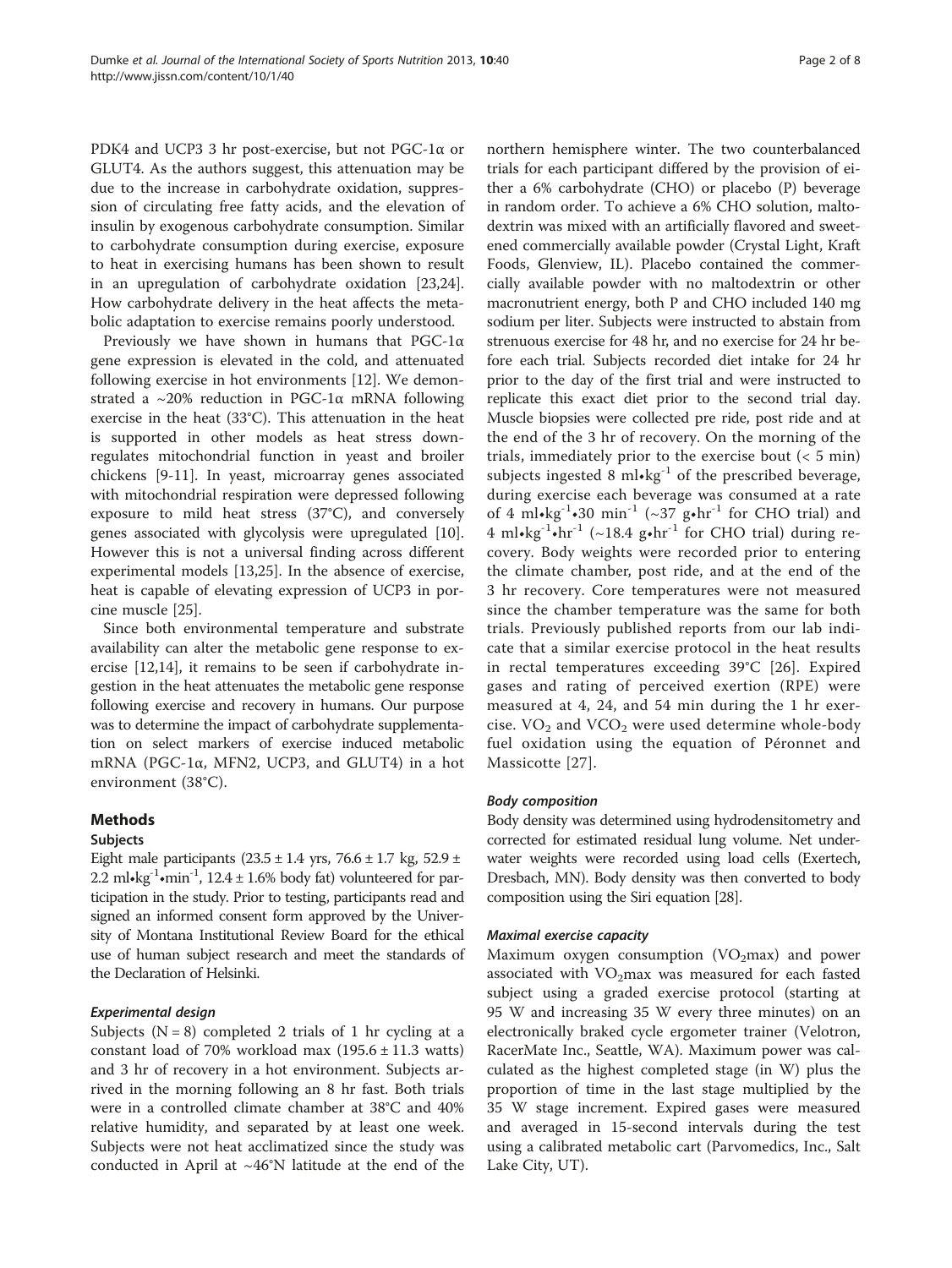## Biopsies

Biopsies were obtained pre and post exercise and following 3 h of recovery for the analysis of muscle glycogen, and metabolic gene expression (see below). Biopsies were taken from the vastus lateralis muscle using a 4–5 mm Bergstrom percutaneous muscle biopsy needle with the aid of suction. Biopsies were obtained from the same leg for a given trial using a separate incision 2 cm proximal to the previous biopsy. After excess blood, connective tissue, and fat were quickly removed, tissue samples (50–100 mg) were immersed in liquid nitrogen and stored at −80°C for subsequent analysis.

## Glycogen

Muscle glycogen was analyzed using an enzymatic spectrophotometric method. Muscle samples were weighed (5–15 mg) upon removal from a −80°C freezer and placed in 0.5 ml, 2 N HCl solution. The sample solutions were weighed, incubated for two hours at 100°C in an oven, then re-weighed and re-constituted to their original weight using distilled water. To normalize pH, 1.5 ml of 0.67 M NaOH was added. An aliquot of this muscle extract (100 μl) was added to 1 ml of Infinity glucose (HK) liquid stable reagent (Thermo Fisher Scientific, Waltham, MA) and the absorbance read on a spectrophotometer at 340 nm. Glycogen concentration was calculated using the extinction co-efficient of NADH. Muscle glycogen concentrations are expressed in mmol  $\cdot$  kg<sup>-1</sup> wet weight of muscle tissue.

#### mRNA isolation

An 8–20 mg piece of skeletal muscle from the preexercise and 3 h recovery biopsies was homogenized in 800 μl of trizol (Invitrogen, Carlsbad CA, Cat# 15596– 018) using an electric homogenizer (Tissue Tearor, Biosped Products Inc, Bartlesville OK). Samples were then incubated at room temperature for 5 minutes after which 200 μl of chloroform per 1000 μl of trizol was added and shaken vigorously. After an additional incubation at room temperature for 2–3 minutes the samples were centrifuged at 12,000 g for 15 minutes and the aqueous phase was transferred to a fresh tube. mRNA was precipitated by adding 400 μl of isopropyl alcohol

Table 1 Primers and probes used for real-time PCR

and incubated overnight at −20°C. The next morning samples were centrifuged at 12,000 g for 10 minutes at 4°C and the mRNA was washed by removing the supernatant and adding 800 μl of 75% ethanol. Samples were vortexed and centrifuged at 7,500 g for 5 minutes at 4°C. mRNA was re-dissolved in 100 μl RNase-free water after the supernatant was removed and the mRNA pellet was dried. The RNA was cleaned using the RNeasy mini kit (Qiagen, Valencia CA, Cat#74104) according to the manufacturer's protocol using the additional DNase digestion step (RNase-free DNase set, Qiagen, Valencia CA, Cat# 79254). RNA purity was analyzed by the A260:A280 ratio and quantified on a nano-spectrophotometer (nanodrop ND-1000, Wilmington DE).

cDNA synthesis. First-strand cDNA synthesis was achieved using Superscript-first-strand synthesis system for RT-PCR kit (Invitrogen, Carlsbad CA, Cat #11904- 0818) according to the manufacturer's protocol. Each sample within a given subject was normalized to the same amount of RNA. The resulting cDNA was then diluted two fold using RNase free water in order to have adequate volume for RT-PCR and frozen for later analysis.

# Real time RT-PCR

Primer and Probe sequences are presented in Table 1. Each 25 μl reaction volume contained 500 nM primers, 250 nM probe (PrimeTime qPCR assay, Integrated DNA technologies), 1× FastStart TaqMan Probe master (Roche Applied Science, Indianapolis IN), and 2.5 μl of sample cDNA. PCR was then run using the Bio-Rad I Cycler iQ5 Real-Time PCR Detection system (Bio-Rad, Hercules CA) using a 2-step Roche protocol (1 cycle at 50°C for 10 minutes, 1 cycle at 95°C for 10 minutes, followed by 40 cycles of 95°C for 15 seconds followed by 60°C for 1 minute). Quantification of mRNA from the pre and 3 h post exercise samples was calculated using the  $2^{-\Delta\Delta CT}$  as described earlier [\[29,30\]](#page-7-0). GAPDH was used as the reference housekeeping gene as it has been demonstrated to be the most stable among other common housekeeping genes following aerobic exercise and environmental temperature [[12](#page-6-0),[31,32\]](#page-7-0). The stability of GAPDH was analyzed by the ΔCT method [[29,30\]](#page-7-0).

| Gene          | Primer 1                    | Primer 2                      | Probe                     |  |
|---------------|-----------------------------|-------------------------------|---------------------------|--|
| GAPDH         | TGTAGTTGAGGTCAATGAAGGG      | ACATCGCTCAGACACCATG           | AAGGTCGGAGTCAACGGATTTGGTC |  |
| MFN2          | ATGCATCCCACTTAAGCAC         | CCAGAGGGCAGAACTTTCTC          | AGAGGCATCAGTGAGGTGCT      |  |
| $PGC-1\alpha$ | <b>ATAAATCACACGGCGCTCTT</b> | <b>TGAGAGGGCCAAGCAAAG</b>     | AGAGGCAGAGGCAGAAGG        |  |
| UCP3          | CAAAATCCGGGTAGTGAGGCT       | <b>TGACTCCGTCAAGCAGGTGTAC</b> | CCCCCAAAGGCGCGGACAAC      |  |
| GI UT4        | TCTTCACCTTGGTCTCGGTGTTGT    | CACGAAGCCAAAGATGGCCACAAT      | ATGTGTGGCTGTGCCATCCTGATGA |  |

GAPDH Glyceraldehyde 3-phosphate dehydrogenase, MFN2 mitofusin 2, PGC-1a peroxisome-proliferator- activated receptor-gamma co-activator 1 alpha, UCP3 uncoupling protein 3, GLUT4 glucose transporter 4.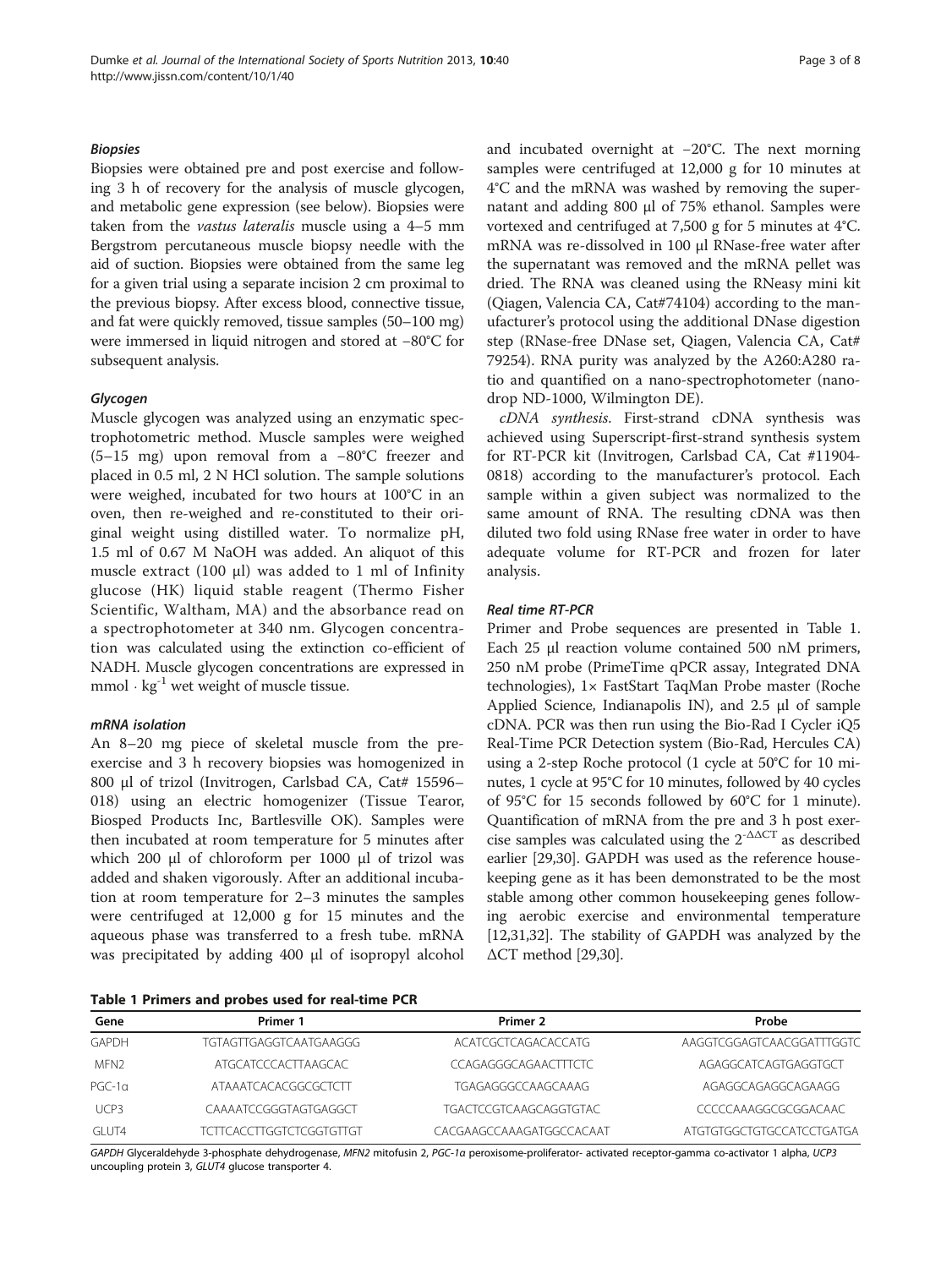# **Statistics**

Dependent variables were compared using two-way repeatedmeasures ANOVA's (time x trial or exercise-recovery × CHO). In the event of a significant f-ratio, post hoc Fishers protected least significant difference procedure was used to determine where differences occurred. All statistics were performed using SPSS for windows Version 13 (Chicago, IL). A probability of type I error less than 5% was considered significant (p < 0.05). All data are reported as mean ± SE.

# Results

## Exercise trials

Prescribed fluid intakes were  $2.16 \pm 0.05$  L over the course of the one hour of exercise and 3 h of recovery. Subjects lost an average of  $0.63 \pm 0.07$  and  $0.73 \pm 0.13$  kg body weight during the CHO and P trials respectively  $(p < 0.05)$ , regardless of trial. This  $\langle 1\%$  of body weight loss suggests fluid intakes were sufficient to adequately meet sweat rates during the hot trials. The prescribed carbohydrate intake amounted to  $129.6 \pm 3.0$  g of carbohydrate, or  $518.4 \pm 12.0$  kcals over the 4 hr in the climate chamber during the CHO trial. Heart rate, RPE, oxygen consumption and carbon dioxide production increased during the exercise period  $(p < 0.05)$ , but did not differ between trials (Table 2).

Subjects finished the exercise trial at a mean RPE of >17 (Table 2), suggesting that the combination of the heat and exercise was perceptually difficult. RER was lower by the end of the 1 hr exercise bout during P compared to CHO trial (significant trial  $\times$  time interaction, p = 0.017), demonstrating a greater reliance on fat by the end of the P trial (Table 2). There was not a significant effect of exercise  $(p = 0.5)$  or trial  $(p = 0.18)$  on absolute carbohydrate oxidation (Figure [1A](#page-4-0)). Absolute fat oxidation was not different between trials ( $p = 0.10$ ), but did show a significant increase  $(p = 0.02)$  in fat use by the end of their 1 hr bout of cycling (Figure [1](#page-4-0)B).

Muscle Glycogen Muscle glycogen did not differ between trials ( $p = 0.57$ ), but decreased as a result of the exercise bout (p < 0.001) (Figure [2](#page-4-0)). This represents a 35% and 44% reduction pre and post exercise for the CHO and P trial respectively. Muscle glycogen did not significantly increase from post exercise to 3 hr of recovery in either trial.

Gene Expression There was not a significant effect of exercise in the heat on our housekeeping gene, GAPDH  $(p = 0.3)$ . Metabolic and mitochondrial gene expression from the pre and 3 hr post exercise muscle samples using the  $2^{-\Delta\Delta CT}$  method is presented in Figure [3.](#page-5-0) There was a significant effect for exercise on GLUT4 mRNA  $(P = 0.04)$ , increasing 20% and 27% in the CHO and P trial respectively. GLUT4 expression was not altered by CHO treatment. Exercise increased PGC-1α (P < 0.001) 8 and 9.5 fold in the CHO and P trial respectively, but did not show a significant effect of treatment  $(P = 0.15)$ . MFN2 did not change with exercise in the heat or carbohydrate supplementation. There was a significant effect of exercise ( $P < 0.001$ ) and interaction (CHO  $\times$  exercise) for UCP3 ( $P = 0.001$ ), where UCP3 mRNA in the placebo trial increased over 2 fold but did not increase during the CHO trial.

## **Discussion**

These data support previous research demonstrating the carbohydrate attenuation of metabolic adaptations to exercise. Specifically, this investigation showed the attenuation of the exercise stimulation of skeletal muscle UCP3 mRNA with carbohydrate consumption in the heat. We also confirmed exercise induced increases in GLUT4 and  $PGC-1\alpha$  in the heat. A previous investigation demonstrated that carbohydrate consumption during exercise attenuated the mRNA expression for both UCP3 and PDK4, and only a trend towards GLUT4 in ambient conditions [\[14](#page-6-0)]. Similarly, we did not show a significant effect of carbohydrate consumption on GLUT4  $(p = 0.7)$ , but did observe an attenuation in UCP3 mRNA in the current investigation. A direct comparison between environmental temperatures would need to be performed to determine if environmental conditions alter these CHO attenuating effects.

In the current investigation carbohydrate oxidation did not differ between trials despite exercising for 1 hr at 70% workload max at 38°C and 40% RH with and without oral carbohydrate consumption. Perhaps the similar rates of carbohydrate oxidation are due to an increase in

Table 2 VO<sub>2</sub>, VCO<sub>2</sub>, RER, HR, and RPE during 1 h exercise trials in the heat, with and without CHO

|                                       | Placebo         |                 |                              | <b>CHO</b>     |                |                              |
|---------------------------------------|-----------------|-----------------|------------------------------|----------------|----------------|------------------------------|
|                                       | 4 min           | 24 min          | 54 min                       | 4 min          | $24$ min       | 54 min                       |
| $VO2 (L·min-1)$                       | $2.91 \pm 0.10$ | $3.21 \pm 0.15$ | $3.63 + 0.19$                | $3.01 + 0.16$  | $3.25 + 0.16$  | $3.52 + 0.22$ <sup>*</sup>   |
| $VCO2$ (L $\cdot$ min <sup>-1</sup> ) | $2.64 + 0.07$   | $2.79 + 0.12$   | $3.11 \pm 0.17$ <sup>*</sup> | $2.72 + 0.13$  | $2.87 + 0.15$  | $3.10 \pm 0.19$ <sup>*</sup> |
| <b>RER</b>                            | $0.91 + 0.01$   | $0.87 + 0.01$   | $0.86 + 0.01^+$              | $0.90 + 0.01$  | $0.88 + 0.01$  | $0.88 \pm 0.01^+$            |
| HR (beats $\cdot$ min <sup>-1</sup> ) | $138.5 + 6.7$   | $158.9 \pm 5.4$ | $172.6 + 4.9$ <sup>*</sup>   | $151.4 + 5.9$  | $162.0 + 5.4$  | $173.1 + 4.4$ <sup>*</sup>   |
| <b>RPE</b>                            | $12.6 \pm 0.3$  | $15.0 \pm 0.5$  | $17.8 \pm 0.6$               | $12.4 \pm 0.5$ | $15.1 \pm 0.5$ | $17.9 \pm 0.4$ <sup>*</sup>  |

 $p^*$ p < 0.05 main effect of time;  $p^+$  p < 0.05 main effect of trial X time.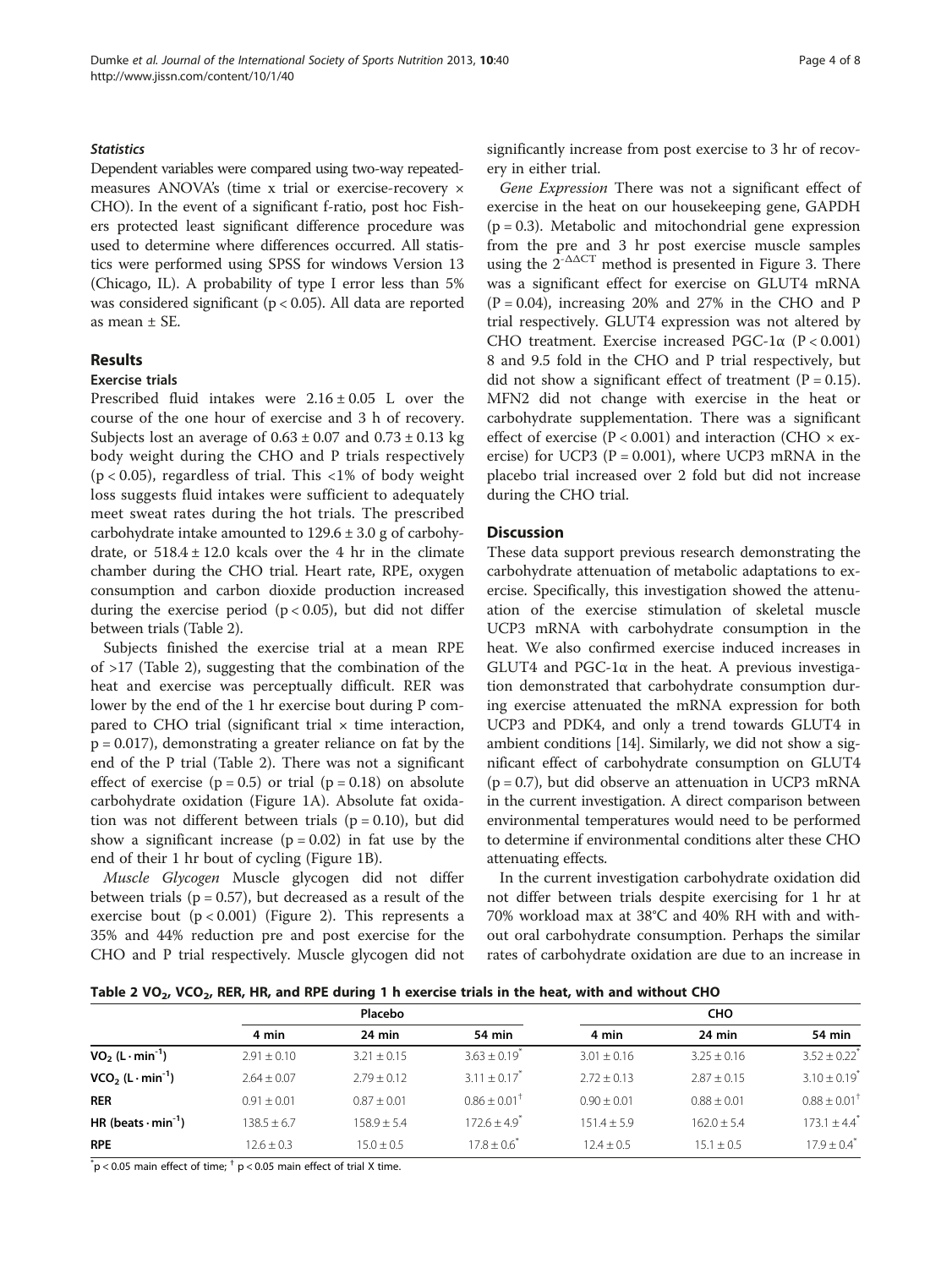<span id="page-4-0"></span>Dumke et al. Journal of the International Society of Sports Nutrition 2013, 10:40 http://www.jissn.com/content/10/1/40





the oxidation of endogenous carbohydrate in the heat during the P trial. Our selection of study design does not allow us to make this direct comparison, however the increase in carbohydrate oxidation in the heat is well established [[23,24\]](#page-7-0). This may explain why only UCP3 was attenuated in the CHO trial in our investigation and not GLUT4. The glucose transporter GLUT4 is a gene linked to carbohydrate oxidation [[33](#page-7-0),[34](#page-7-0)]. Cluberton et al. [[14\]](#page-6-0) showed a trend  $(p = 0.09)$  for carbohydrate consumption to attenuate the exercise induced increase in gene expression for GLUT4 under ambient conditions. Although they demonstrated a 2 fold increase with exercise on GLUT4 expression, it is not apparent that this reached statistical significance. In the current study, although there was a significant effect of exercise, we saw no evidence of carbohydrate ingestion on GLUT4 mRNA expression ( $p = 0.7$ ). It is compelling to believe that this may be due to the lack of difference between CHO and P trials in absolute carbohydrate oxidation in the heat, which may mask the effects of carbohydrate ingestion on this gene. It is a limitation of the current study that there were not ambient temperature trials (with and without carbohydrate) by which to compare the effects of the heat, however this was eliminated due to the stress on the subjects (amounting to 4 trials and 12 biopsies). The purpose of this study was to provide initial insight on this topic, while relying on the previously reported effect of CHO consumption under ambient conditions on these genes [[14](#page-6-0)].

Depletion of glycogen is thought to be a potential aspect of the stimulation of mitochondrial biogenesis [\[35](#page-7-0)]. Exercise in the current study was sufficient to lower muscle glycogen levels ~40%, which is believed to be capable of stimulating AMPK, an upstream covalent modifier of PGC-1 $\alpha$  [[5,](#page-6-0)[36,37\]](#page-7-0). In the current study glycogen depletion and carbohydrate oxidation did not differ between trials during the 1 h of exercise, indirectly suggesting that AMPK activity was similar between trials. This is supported by others, as carbohydrate ingestion during cycling is not thought to alter glycogen utilization [\[14](#page-6-0)[,38](#page-7-0)]. As well, carbohydrate ingestion during cycling does not appear to alter AMPK signaling in humans [\[39](#page-7-0)]. This may explain why GLUT4 was not different between trials, since AMPK is thought to be a potent simulator of GLUT4 transcription [\[40](#page-7-0)]. Despite this lack of effect of carbohydrate ingestion on GLUT4, UCP3 mRNA expression was attenuated by carbohydrate ingestion. This suggests that the UCP3 gene may be more sensitive to fat oxidation. We showed a significant effect of carbohydrate ingestion on RER, with the P trial demonstrating greater fat reliance by the end of the exercise bout. We unfortunately do not have substrate oxidation data for the 3 h of recovery prior to the last biopsy, when mRNA expression was sampled. However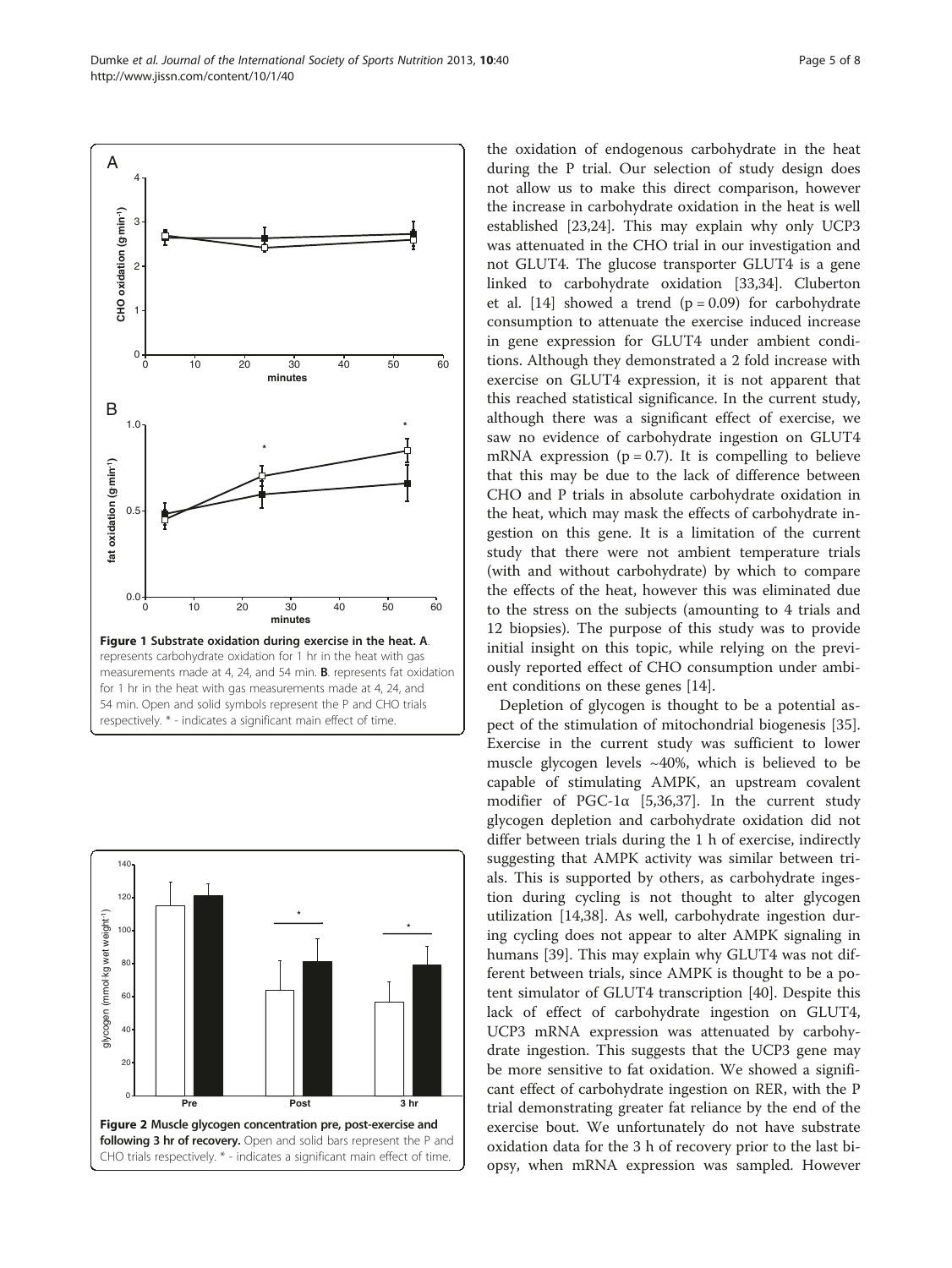since the P trial received no carbohydrate into the recovery period, it is quite possible that the greater fat oxidation during the later stages of exercise continued into recovery in the P trial and subsequently attenuated the UCP3 mRNA expression. This is supported by evidence that elevated circulating fatty acids are associated with the upregulation of skeletal muscle expression of UCP3 [[14,](#page-6-0)[41-43\]](#page-7-0). We do not have evidence of circulating free fatty acids (FFA) in the current study, but it is well established that fasted exercise in the absence of carbohydrate delivery elevates FFA compared to carbohydrate trials [[44\]](#page-7-0). Although fat oxidation appears to coincide with UCP3 expression, the metabolic role of this protein in skeletal muscle remains unclear as it suggests a loss of exercise efficiency by uncoupling the proton gradient created in the electron transport chain from ATP synthesis. However, besides fat oxidation, UCP3 has been implicated as being important in the control of thermogenesis and the regulation of oxidative stress [[45\]](#page-7-0). The long term implications of the attenuation of UCP3 expression following exercise with carbohydrate supplementation in this study and others has yet to be determined [[14,](#page-6-0)[43\]](#page-7-0). It is intriguing to think that lower UCP3 mRNA may play a role in previous evidence of the carbohydrate attenuating effect on fat oxidation with exercise training [\[44,46](#page-7-0)]. These studies demonstrated that low carbohydrate availability (fat adapted) resulted in greater rates of fat oxidation even when glycogen levels were restored with a day on a high carbohydrate diet. Our study and others have shown that UCP3 is the gene most consistently attenuated with the consumption of exogenous carbohydrate. How UCP3 expression is af-

fected during longer periods of low carbohydrate

availability remain to be seen. Acute changes in mRNA expression must be interpreted with caution, since protein amounts as the result of chronic adaptation were not the focus of this study.

For the other genes investigated, this study is consistent with previous literature which shows that the expression of GLUT4 [[22\]](#page-7-0) and PGC-1α mRNA is elevated following exercise [[6,](#page-6-0)[17,18\]](#page-7-0). More surprisingly, exercise stimulated increases in mRNA were not seen in MFN2, as these have previously been shown to be sensitive to exercise [\[8,12,14,](#page-6-0)[21,47](#page-7-0)]. We confirmed in this study that our housekeeping gene was insensitive to both heat and exercise, and this is supported in the literature [\[12](#page-6-0)[,31,32](#page-7-0)]. Therefore, it remains unknown why an exercise induced increase in MFN2 was not observed in the current study. MFN2 is a mitochondrial membrane protein involved in the fusion events of the mitochondrial architecture [[21](#page-7-0)]. Increased expression of this gene is thought to lead to greater mitochondrial function through matrix protein mixing [[48\]](#page-7-0). One of our previous investigations showed robust (~50%) increases in MFN2 following 5 hr of cycling, suggesting that greater exercise intensity or duration may be needed for up regulation of this gene [[8](#page-6-0)]. However, in another investigation from our lab, 1 hr of cycling at 60% of maximum workload increased MFN2 expression  $(\sim 20\%)$  [\[12\]](#page-6-0). In the current study the exercise protocol (1 hr at 70% maximum workload) should have been sufficient to increase MFN2 gene expression. Due to the design of this study it is not apparent whether this is due to the modest stress of the exercise bout, modest changes in individual variability in a somewhat small sample size, or an attenuating effect of the hot environment. We previously showed that MFN2 is not significantly affected by

<span id="page-5-0"></span>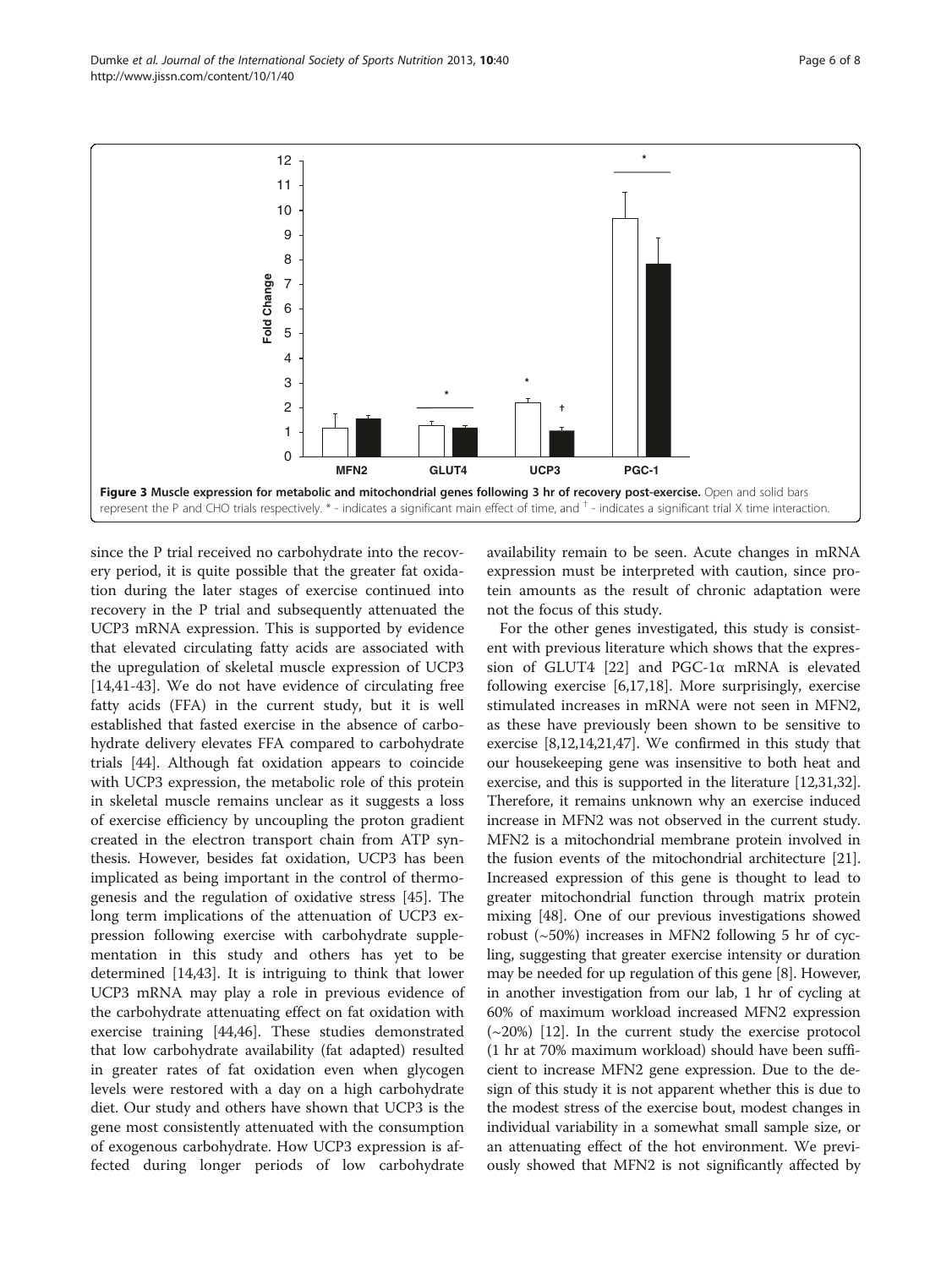<span id="page-6-0"></span>exercise in varying environmental temperatures, with similar exercise responses in the heat (33°C), cold (7°C), and neutral (20°C) environments [12]. This suggests that small increases in variability with a sample size of eight may have affected the statistical outcome of this particular gene. Despite this, carbohydrate supplementation had no apparent attenuating effects on this mitochondrial fusion gene. To our knowledge this is the first time MFN2 has been investigated following carbohydrate supplementation in humans.

# Conclusions

These data contribute to the general understanding of stimuli regulating metabolic adaptation following exercise. We found that exercise and recovery in the heat stimulates genes for PGC-1α, UCP3 and GLUT4. Carbohydrate ingestion during exercise and recovery in a hot environment attenuated mRNA expression of UCP3, but had no effect on the expression of MFN2, GLUT4 and PGC-1α. It remains to be seen through a direct comparison of environmental temperatures if this is due to similar carbohydrate oxidation rates when carbohydrate is ingested in the heat during exercise.

Regardless of environmental temperature, these data should not be interpreted as reason to avoid ingesting carbohydrate during exercise. Carbohydrate delivery during exercise bouts of >1 hr is well known to increase performance [\[49-51](#page-7-0)]. However, a growing body of evidence may also suggest that carbohydrate availability during training bouts can alter the metabolic response and perhaps result in increased reliance on fat stores when carbohydrate availability is low [2,7,8,[52\]](#page-7-0). The concept of a 'periodized diet' to control and maximize fuel oxidation and the adaptations to specific blocks of training for both endurance and resistance exercise is an exciting new area of applied sport nutrition research.

#### Abbreviations

CHO: Carbohydrate; P: Placebo; VO<sub>2</sub>: Oxygen consumption; VO<sub>2max</sub>: Maximal oxygen consumption; VCO<sub>2</sub>: Carbon dioxide production; RER: Respiratory exchange ratio; RPE: Rating of perceived exertion; mRNA: Messenger ribonucleic acid; PGC-1α: Peroxisome-proliferator- activated; receptorgamma: Co-activator 1 alpha; UCP3: Uncoupling protein 3; MFN2: Mitofusin 2; GLUT4: Glucose transporter 4; GAPDH: Glyceraldehyde 3-phosphate dehydrogenase; PDK4: Pyruvate dehydrogenase 4.

# Competing interests

The authors declare that they have no competing interests in access to these data or associations with companies involved with products used in this research. This study was supported by a grant from the Office of Naval Research Grant Award N000140910850.

The views and conclusions contained herein are those of the authors and should not be interpreted as necessarily representing the official policies or endorsements, either expressed or implied, of the Office of Naval Research or the U.S. government.

#### Authors' contributions

CLD participated in conception, design, and data acquisition, assisted in PCR analysis and interpretation of data, and wrote the manuscript. DRS participated in conception, design, and data acquisition, assisted in PCR analysis and interpretation of data, and aided in the drafting and revising of the

#### Acknowledgments

The authors wish to thank the subjects for their investment in time and energy.

#### Author details

<sup>1</sup>Department of Health and Human Performance, Montana Center for Work Physiology and Exercise Metabolism, University of Montana, 32 Campus Drive, Missoula, MT 59812, USA. <sup>2</sup>School of Health, Physical Education and Recreation, University of Nebraska at Omaha, 6001 Dodge Street, Omaha, NE 68182, USA.

#### Received: 13 August 2013 Accepted: 9 September 2013 Published: 13 September 2013

#### References

- Holloszy JO: Biochemical adaptations in muscle. Effects of exercise on mitochondrial oxygen uptake and respiratory enzyme activity in skeletal muscle. J Biol Chem 1967, 242:2278–2282.
- 2. Cameron-Smith D, Burke LM, Angus DJ, Tunstall RJ, Cox GR, Bonen A, Hawley JA, Hargreaves M: A short-term, high-fat diet up-regulates lipid metabolism and gene expression in human skeletal muscle. Am J Clin Nutr 2003, 77:313–318.
- 3. Baur JA, Pearson KJ, Price NL, Jamieson HA, Lerin C, Kalra A, Prabhu VV, Allard JS, Lopez-Lluch G, Lewis K, et al: Resveratrol improves health and survival of mice on a high-calorie diet. Nature 2006, 444:337–342.
- Davis JM, Murphy EA, Carmichael MD, Davis B: Quercetin increases brain and muscle mitochondrial biogenesis and exercise tolerance. Am J Physiol Regul Integr Comp Physiol 2009, 296:R1071–1077.
- 5. McConell GK, Lee-Young RS, Chen ZP, Stepto NK, Huynh NN, Stephens TJ, Canny BJ, Kemp BE: Short-term exercise training in humans reduces AMPK signalling during prolonged exercise independent of muscle glycogen. J Physiol 2005, 568:665–676.
- 6. Dumke CL, Mark Davis J, Angela Murphy E, Nieman DC, Carmichael MD, Quindry JC, Travis Triplett N, Utter AC, Gross Gowin SJ, Henson DA, et al: Successive bouts of cycling stimulates genes associated with mitochondrial biogenesis. Eur J Appl Physiol 2009, 107:419–427.
- 7. Hansen AK, Fischer CP, Plomgaard P, Andersen JL, Saltin B, Pedersen BK: Skeletal muscle adaptation: training twice every second day vs. training once daily. J Appl Physiol 2005, 98:93-99.
- 8. Slivka DR, Dumke CL, Hailes WS, Cuddy JS, Ruby BC: Substrate use and biochemical response to a 3,211-km bicycle tour in trained cyclists. Eur J Appl Physiol, 112:1621–1630.
- 9. Azad MA, Kikusato M, Maekawa T, Shirakawa H, Toyomizu M: Metabolic characteristics and oxidative damage to skeletal muscle in broiler chickens exposed to chronic heat stress. Comp Biochem Physiol A Mol Integr Physiol 2010, 155:401-406.
- 10. Sakaki K, Tashiro K, Kuhara S, Mihara K: Response of genes associated with mitochondrial function to mild heat stress in yeast Saccharomyces cerevisiae. J Biochem 2003, 134:373–384.
- 11. Yang L, Tan GY, Fu YQ, Feng JH, Zhang MH: Effects of acute heat stress and subsequent stress removal on function of hepatic mitochondrial respiration, ROS production and lipid peroxidation in broiler chickens. Comp Biochem Physiol C Toxicol Pharmacol 2010, 151:204–208.
- 12. Slivka DR, Dumke CL, Tucker TJ, Cuddy JS, Ruby B: Human mRNA Response to Exercise and Temperature. Int J Sports Med 2012, 33:94-100.
- 13. Liu CT, Brooks GA: Mild heat stress induces mitochondrial biogenesis in C2C12 myotubes. J Appl Physiol 2012, 112:354–361.
- 14. Cluberton LJ, McGee SL, Murphy RM, Hargreaves M: Effect of carbohydrate ingestion on exercise-induced alterations in metabolic gene expression. J Appl Physiol 2005, 99:1359-1363.
- 15. Morton JP, Croft L, Bartlett JD, Maclaren DP, Reilly T, Evans L, McArdle A, Drust B: Reduced carbohydrate availability does not modulate